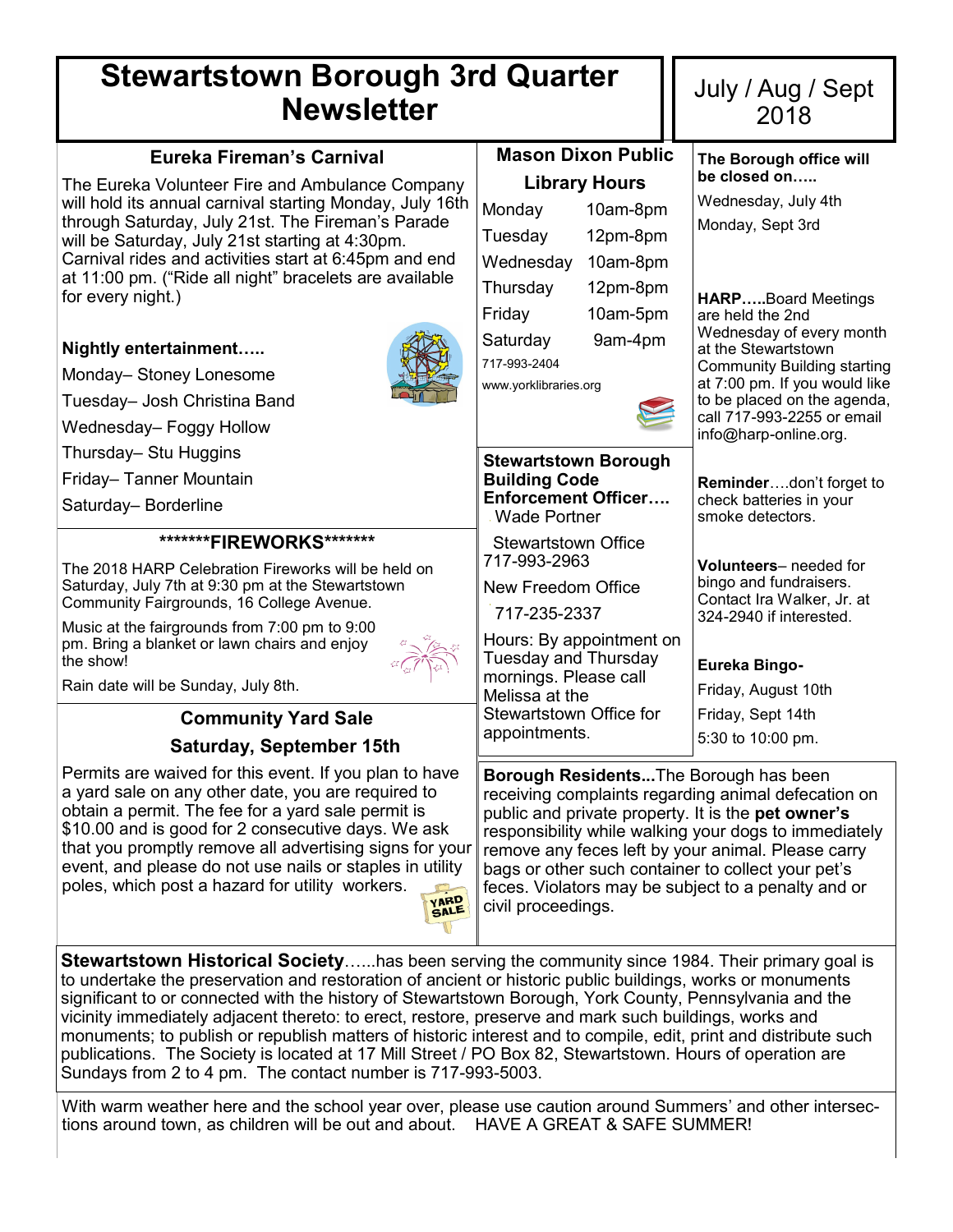# **Page 2** | Stewartstown Borough 3rd Quarter Newsletter

## **York County– Stewartstown Borough**

## **2018 Tax Collection Schedule**

All collections will be received at Stewartstown Borough Building, 6 North Main Street, side entrance on the following days:

| Tuesday  | August $21st$ 6:00 to 7:00 pm         | Tuesday  | August $28th$ 6:00 to 7:00 pm         |
|----------|---------------------------------------|----------|---------------------------------------|
|          | Wednesday August 22nd 3:30 to 4:30 pm |          | Wednesday August 29th 3:30 to 4:30 pm |
| Thursday | August 23rd 10:30 to 11:30 am         | Thursdav | August 30th 10:30 to 11:30 am         |

**NOTE:** If you can not make the above scheduled times, payments are to be made payable and mailed to the name and address below. When making payments, County/Borough Real Estate can not be on the same check as School Real Estate payments.

**Important:** If your account is in escrow, please submit your Real Estate Tax Notice **only** to your mortgage company and Tax Collector's Copy portion **only** to Tax Collector. DO NOT SEND both copies. **COPIES OF TAX NOTICES ARE \$20.00.** Return check fee is \$30 plus current bank fees.

| Thank you,                          | A few reminders when submitting tax payments:                        |
|-------------------------------------|----------------------------------------------------------------------|
| Stewartstown Borough Tax Collector  | -Please include your phone number on your check.                     |
| PO Box 455                          | -Be sure to sign your check before mailing.                          |
| Stewartstown, Pa 17363              | -No personal checks will be accepted between Dec. 16 thru Dec. 31 of |
| Questions, call (717) 993-6334      | tax year. Please be mindful of due dates!                            |
| Monday-Friday, 2:00p.m. to 4:00p.m. |                                                                      |

| Windy<br>Trash                                                                                                                                                                       | Annual Water Quality Report you can view the Stewartstown Borough Annual<br>Water Quality Report on-line at www.stewartstown.org                                                                                                                                                                                                                                                                                                                                                                                                      |
|--------------------------------------------------------------------------------------------------------------------------------------------------------------------------------------|---------------------------------------------------------------------------------------------------------------------------------------------------------------------------------------------------------------------------------------------------------------------------------------------------------------------------------------------------------------------------------------------------------------------------------------------------------------------------------------------------------------------------------------|
| Days<br>can cause<br>lightweight                                                                                                                                                     | This report contains important information about the source and quality of your<br>drinking water. Please call the Borough Office at 993-2963 if you would like a copy<br>mailed to your home.                                                                                                                                                                                                                                                                                                                                        |
| recyclables to blow<br>around neighborhoods<br>and leave trash<br>scattered all over town.<br>As a solution, we ask<br>that on days when the                                         | Este informe informacion importante acerca de su aqua potable. Haga que alguien<br>lo traduzca para usted, o hable con alguin que lo entienda. This report contains<br>important information about your drinking water. Have someone translate it for you,<br>or speak to someone who understands it.                                                                                                                                                                                                                                 |
| wind is whipping, you<br>collect your recyclables<br>in a trash bag and put<br>THAT in your recycle<br>bin. Should you need to<br>use more than one bag,<br>the trash collector WILL | <b>Water Leaks</b> can be very costly and will also cause a high sewer bill. Checking<br>for leaks is vital because you may not always be able to hear water leaking from<br>your toilet or water heater. To check your toilet, add a few drops of food coloring into<br>the tank and leave it set for 15 minutes. If the dye shows up in the bowl, you have a<br>leak. If leaving your home for a period of time, turn off your water supply to the<br>house. This is done locating the shut-off valve located near you water meter. |
| take all of those sitting                                                                                                                                                            | The following is approximately how much water the average person uses per day:<br>Toilet-19 gal per day<br>Housekeeping-1 gal per day                                                                                                                                                                                                                                                                                                                                                                                                 |
| with your recycle bin.<br>Thank you for your                                                                                                                                         | Laundry-8 gal per day<br>Bathing- 15 gal per day                                                                                                                                                                                                                                                                                                                                                                                                                                                                                      |
| consideration and help<br>to keep our town clean!                                                                                                                                    | Kitchen- 7 gal per day                                                                                                                                                                                                                                                                                                                                                                                                                                                                                                                |
|                                                                                                                                                                                      | The average person uses approximately 50 gal per day.                                                                                                                                                                                                                                                                                                                                                                                                                                                                                 |
| Code RED                                                                                                                                                                             | Stewartstown Borough provides critical potifications to its residents through CodeRED, By sign-                                                                                                                                                                                                                                                                                                                                                                                                                                       |

**Code RED…** Stewartstown Borough provides critical notifications to its residents through CodeRED. By signing up, you will be contacted in the event of water main breaks, boil water notices, etc., that affect your area. Sign up by clicking on the **[HERE](https://public.coderedweb.com/cne/en-us/f9ec63def2b4)** in the Code Red section of the Borough website. Your information is confidential and will only be used for community notifications.

### **www.stewartstown.org**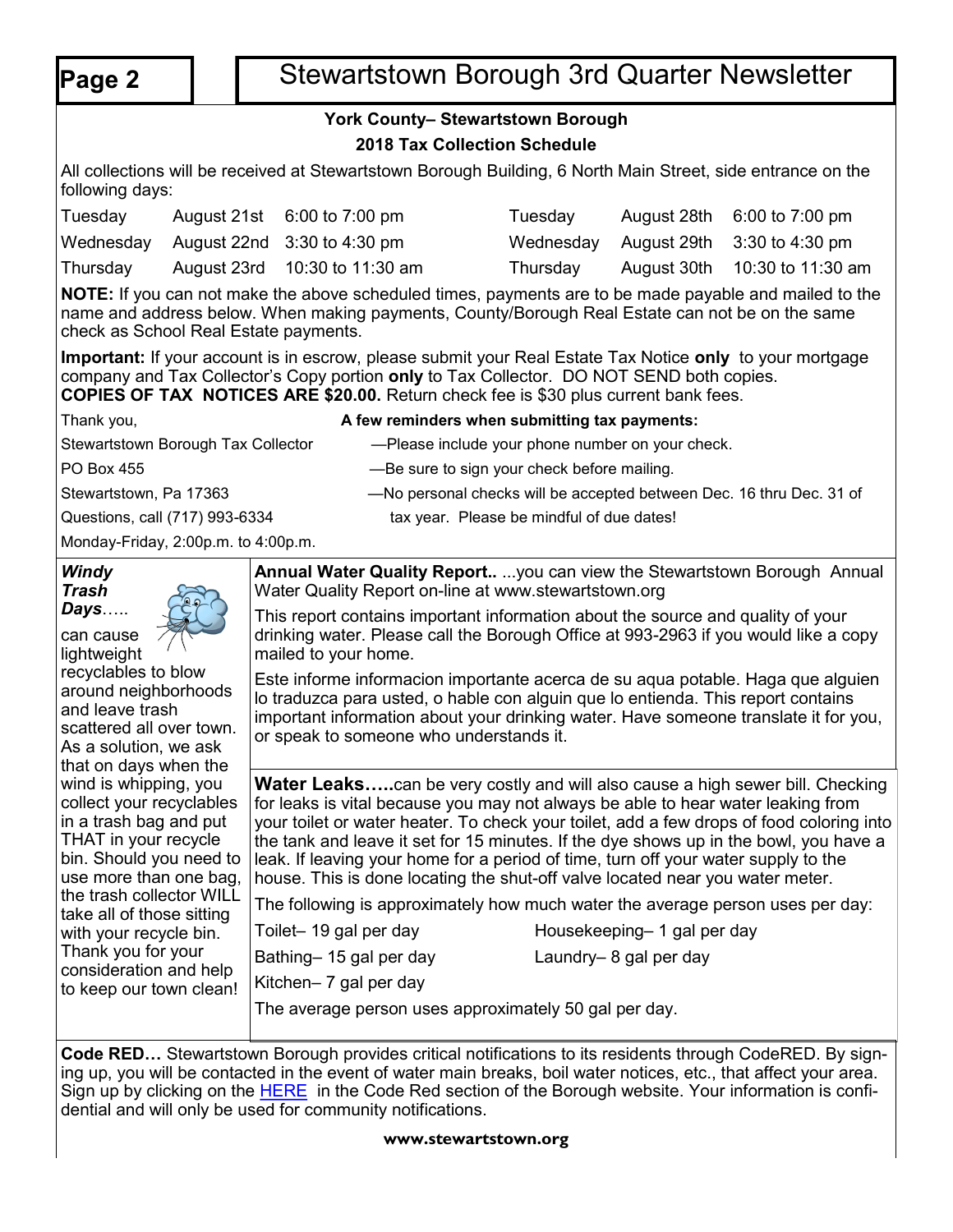## **Stewartstown Borough 3rd Quarter Newsletter**

**Page 3**

**Want to report a street light out, road condition, or just a general question….**please visit our web page at www.stewartstown.org or email at borough@stewartstown.org. Please note, the Borough will not process anonymous complaints. All complaints must be accompanied by a contact name, email address and/or phone number. Complaints and requests may also be made in writing at the Borough Office.

**From the Water Department**…...with the coming of summer and yard work, anyone noticing lush green or wet lawns are urged to call the Borough Office. This could be a sign of a leak! Thank you for your help.

### **Community Grounds**

Warm weather brings more people to the park. Please remember to keep your pets on leashes and clean up after them. Using a leash is not optional! Also, the park is a smoke-free facility; please respect others by obeying the park rules.

| <b>HOLIDAY TRASH SCHEDULE</b>                              | <b>Billing Information Utility bill mailing dates:</b>                     |                    |                    |
|------------------------------------------------------------|----------------------------------------------------------------------------|--------------------|--------------------|
| Tuesday, July 3rd and Saturday, July 7th                   | <b>WATER BILLS</b>                                                         | <b>SEWER BILLS</b> | <b>TRASH BILLS</b> |
| Wednesday, Sept 5th and Saturday, Sept 8th                 | January 1                                                                  | February 1         | March 1            |
| 1 large item may be placed out for pick-up on Fridays with | April 1                                                                    | May 1              | June 1             |
| regular trash. Please call                                 | July 1                                                                     | August 1           | September 1        |
| 1-717-767-4456 for items containing Freon                  | October 1                                                                  | November 1         | December 1         |
|                                                            | ACH & online bill pay are now available! Go to our<br>website for details. |                    |                    |

**Recycling Crisis**—Penn Waste is just one of many recycling companies in the U.S. feeling the pain after China implemented drastic changes to imported recyclable material. In January 2018, China imposed radical changes to the levels of contamination they allow in recyclable material and implemented a plan to reduce imported recyclable material while increasing their domestic recovery capabilities.

Previously, China allowed 5% contamination (or 92 lbs. of trash) in a 1,850 lb. bale of recycled paper. Beginning in 2018, China changed those restrictions to a 0.5% contamination rate (**or 9 lbs. of trash**) in a 1,850 lb. bale of recycled paper. This is an unrealistic number that recycling companies cannot meet.

**How can you help?** Many items making their way into our recycling bins are simply NOT recyclable; they're **trash**. Items such as plastic bags (the kind from the grocery store), medical waste, light bulbs, plastic hangers, aluminum foil and Styrofoam are just some examples of items that should be thrown away with regular trash. Make sure you **properly sort your materials,** so wet, non-recyclable items are thrown away in your garbage. Educate yourself on other items Penn Waste can recycle by going to [www.recyclemorepa.com](http://www.recyclemorepa.com) and remember this phrase, "**When in doubt, throw it out!"**

Looking to join or learn more about Girl Scouting in our area? Please contact Kim Young at dkmooneyhan@msn.com to learn how to register for the 2018-19 school year, and find event and activities for girls ages K-12. Town & Country Girls Scouts covers the following areas: Stewartstown, Shrewsbury, New Freedom, Glen Rock and Fawn Grove

You can also visit www.gshpa.org for more information.

**York County Solid Waste Authority**….All York County residents can recycle their electronics by taking them to the small load drop-off facility at the York County Resource Recovery Center located at 2651 Blackbridge Road, York, Pa., 17406. 717-845-1066.

**Accepted items:** computers, monitors, televisions, networking devices, printing devices, audio and video devices, communication devices, lab and measurement devices, telecommunication devices, power supplies, microwaves, peripherals, wire and cabling.

**Not accepted:** Fossil fuels, infectious and biological waste, any media contaminated with oil, any liquid, chemicals, oils, powders, any equipment that contains chemicals, freon or radioactive components, smoke detectors.